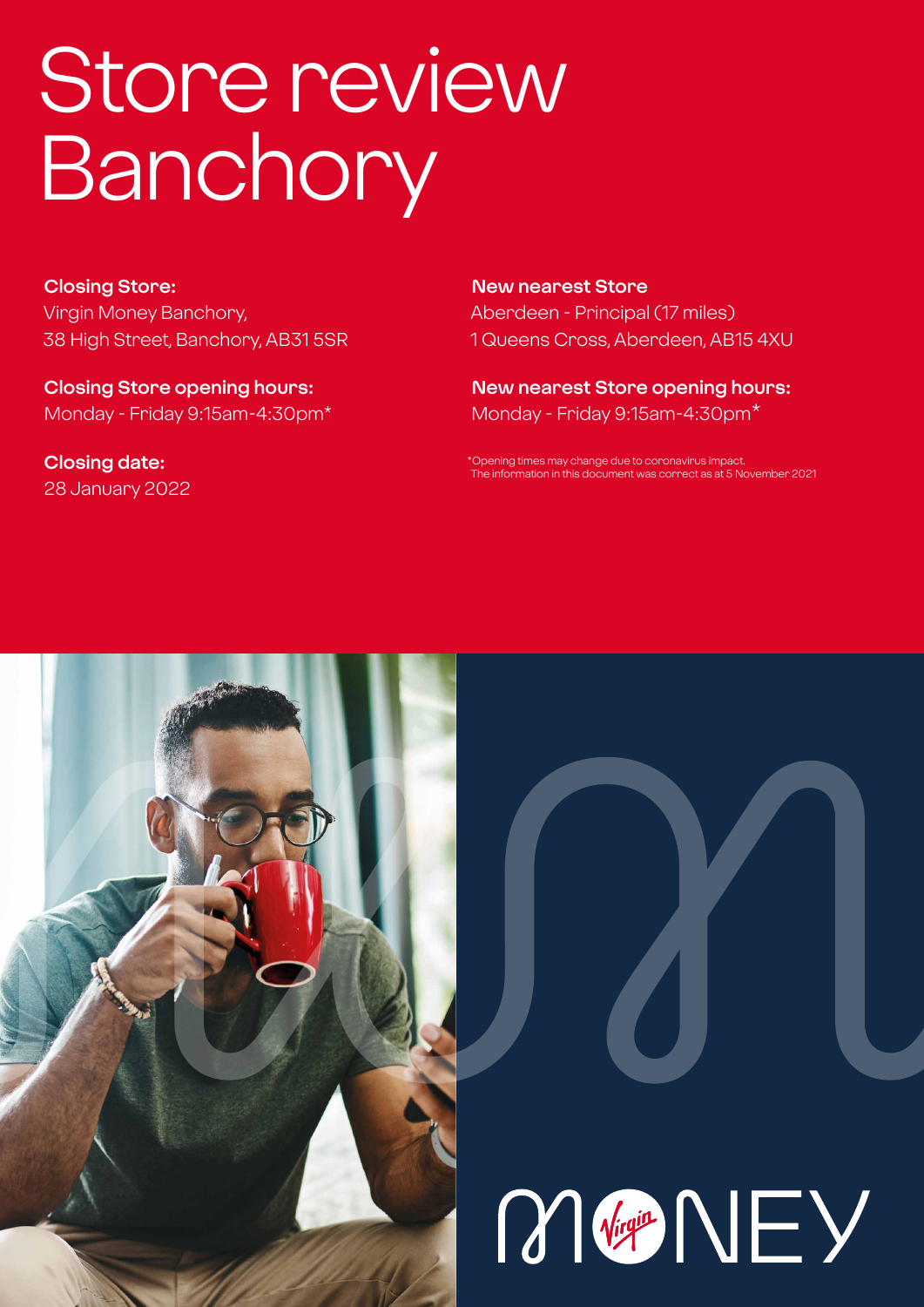# Summary of discussions

This Store review shares the outcome of discussions following the closure announcement for Banchory Store. It also contains our contact information if you have any questions or need help before or after the Store closes.

Since the closure announcement, we've been speaking to customers and local stakeholders to find out how we can limit the effects of this closure as much as possible. This has included reaching out to vulnerable and potentially vulnerable customers to offer additional support.

### Why we're closing your Store

More and more customers are taking advantage of our digital services and only visiting Stores when they want to discuss a significant life event. Between April 2019 and July 2021 we've seen digital registrations increase from 48.7% to 57.6% across our personal customers, and daily internet banking and mobile app logins are up 66%.

It's important to balance investment in digital services with making sure our Store network continues to meet the needs of our customers. This means that we've made the difficult decision to close a number of Stores.

This decision has been reached after considerable thought and analysis which includes input from local management.

Our Stores will continue to be a really important part of what we do and we've recently refreshed and revitalised them now that we're one Virgin Money brand.

### Just so you know

When we announced the Banchory Store was closing, we published an impact assessment. This provided more information on why we made the decision and ways in which customers could continue to make the most of our banking services. Head to **virginmoney.com/store-closures** or ask in Store to find out more.

# Feedback from customers and local stakeholders

### Customer feedback

Some customers have raised concerns over the closure of the Store and we have received a total of 0.06% complaints on the closure per customers mailed. We've been speaking to them about their personal circumstances and providing information on ways to continue to bank with us. We're confident that the transfer of accounts to the new Store will be smooth and there are alternative ways to bank with us locally or by using our digital services. These include:

- > Should a customer wish to use a Store for general advice or to discuss a product, Aberdeen Principal Store is 17 miles away and there are a further 3 Stores within 29 miles.
- > There are other ATMs in the area that are free to use.
- > Our mobile, internet and telephone banking facilities allow customers to do most day-to-day tasks, like balance checks, viewing transactions, transferring money between accounts, paying bills and cancelling / amending regular payments. Customers can even pay in a cheque on the go.
- > Customers are also able to use our mobile app to make external payments in a number of different ways and we're continuing to make our digital banking services bigger and better.
- > The local full service Post Office is located nearby on 37 High Street and provides personal and business customers with an alternative way to do their day-to-day banking transactions, such as cash withdrawals and paying in cash and cheques. Head to **www.postoffice.co.uk/branch-finder** to find other Post Office locations.
- > Customers can get all the information about our products and services, or raise any concerns by calling us on **0800 121 7365**. Our opening times are 7am to 9pm Monday to Saturday and 10am to 5pm on Sundays.

### Stakeholder & community feedback

Alexander Burnett MSP has been quoted in press complaining about the distance to the Aberdeen Store and the fact that there is poor connectivity in the North East that makes it hard for customers to bank digitally. He contacted the bank on 6 October requesting a meeting to discuss the closure. This meeting took place on 3 November. During the meeting Mr Burnett has asked that we send him information on the services our contact centres provide and their opening hours. He has also asked for more information on the Access to Banking Pilots – we are compiling this information and will get back to him in due course.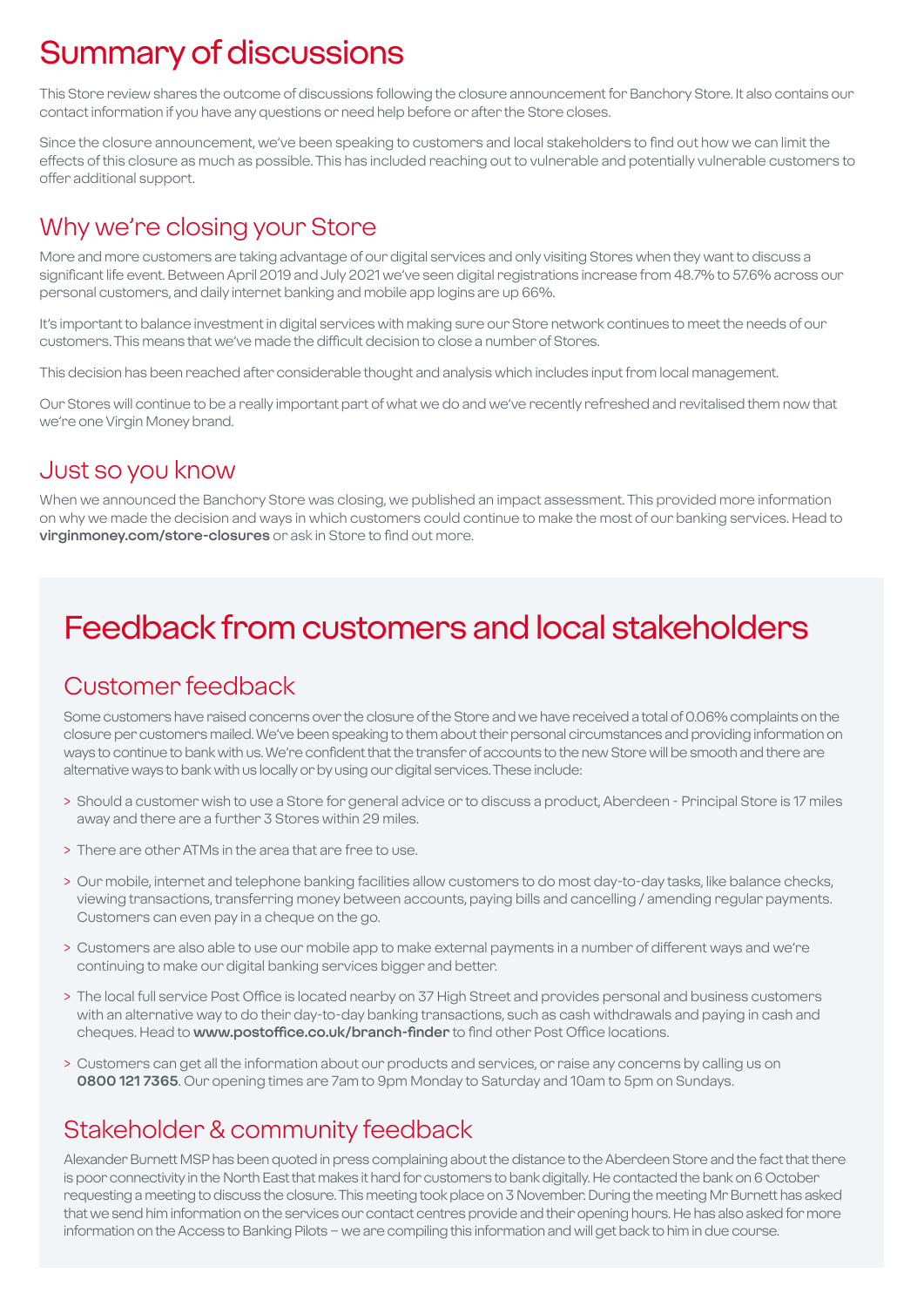### Stakeholder & community feedback continued

Andrew Bowie MP has requested a meeting to discuss the closure of the Banchory Store. This meeting took place on 18 October. During the meeting Mr Bowie discussed how his rural constituents felt let down and worried about the pattern of bank closures. The options for G4S cash deliveries were also discussed. Mr Bowie asked us to get back to him with how we were ensuring nobody would go unbanked after we have engaged with customers – we have committed to doing this.

On 5 October, a face to face meeting was held with the local Post Office Branch Manager to discuss the details of our Store closure and support needs of our customers. Direct channels are in place for any questions between our Store and the local Post Office branch so that customer questions can be answered promptly.

We have also contacted the local Library to see if any support groups would benefit from us attending, but due to Covid, no groups have started to meet again just yet.

On 26 October we also visited the local Bank of Scotland branch to ensure they were aware of our Store closure and should any of our customers with additional support needs need to bank locally, how we could work together to support these customers.

### Engagement with customers and local stakeholders

| <b>Stakeholders</b>               | <b>Engagement activities</b>      | <b>Additional notes</b>                                                                                                                                                                                                                                                                                                                                                   |
|-----------------------------------|-----------------------------------|---------------------------------------------------------------------------------------------------------------------------------------------------------------------------------------------------------------------------------------------------------------------------------------------------------------------------------------------------------------------------|
| <b>Customers</b>                  | Store posters and leaflets        | Live from 30 September 2021.                                                                                                                                                                                                                                                                                                                                              |
|                                   | Closure details on our<br>website | Available at virginmoney.com/store-closures                                                                                                                                                                                                                                                                                                                               |
|                                   | <b>External media</b>             | Announcement issued to national and local media outlets.                                                                                                                                                                                                                                                                                                                  |
|                                   | <b>Direct mailing</b>             | A letter, 24-hour banking leaflet and Post Office services leaflet sent<br>on 29 September 2021. This was issued to all Store customers and<br>customers regularly using the Store.                                                                                                                                                                                       |
|                                   |                                   | The mailing included info on the Store closure and how to access all<br>the other ways to bank. This provided customers with a minimum 12<br>weeks' notice in line with the UK Finance Access to Banking Standard<br>and Financial Conduct Authority (FCA) Guidance.                                                                                                      |
|                                   | <b>Customer contact</b>           | We're contacting known vulnerable and potentially vulnerable<br>customers, to see what we can do to support their banking<br>needs after the closure. We'll talk to them about their personal<br>circumstances and ways we can help. This may include arranging a<br>meeting with the nearest Store Manager or walking the route to the<br>nearest Post Office with them. |
|                                   |                                   | All customers can attend digital banking sessions either in Store, at<br>a local library or carried out remotely when requested. The Store<br>digital banking sessions are scheduled for 17 November and<br>9 December 2021.                                                                                                                                              |
|                                   |                                   | Corporate Structured Finance and Commercial and Private<br>Relationship Managers will talk to their customers about the closure<br>and make sure they have support in place to meet their banking<br>requirements (e.g. we may be able to set up a cash delivery service<br>for some of our Business customers).                                                          |
| <b>Customer support</b><br>groups | Email                             | Email sent to local Citizens Advice Bureau on 30 September 2021.<br>Email sent to local Chamber of Commerce on 30 September 2021.<br>Email sent to Age Scotland local group, RNIB and FSB regional team<br>on 30 September 2021.                                                                                                                                          |
| <b>Politicians</b>                | Email / letter                    | Email issued to local MP and MSP on 29 September 2021 and local<br>Councillors on 30 September 2021.                                                                                                                                                                                                                                                                      |
| Post Office                       | <b>Meetings</b>                   | Following discussions of the closure with the Post Office, they're<br>contacting the nearest three Post Office branches to each closing<br>Store. This is to make sure they're aware of the closure and supplied<br>with extra pay-in envelopes.                                                                                                                          |